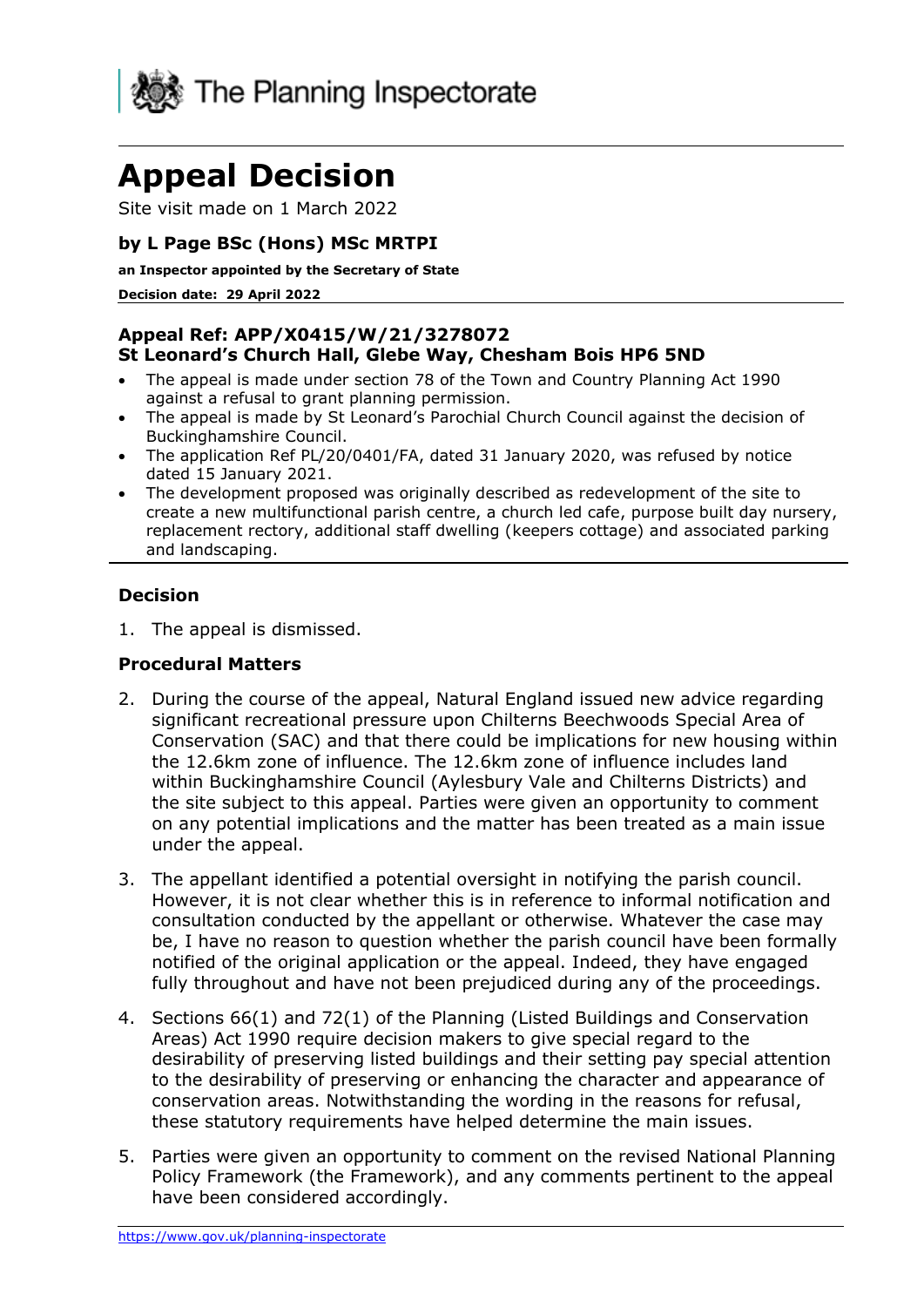# **Main Issues**

- 6. The main issues are the effect of the proposal on the:
	- (a) integrity of Chilterns Beechwoods SAC;
	- (b) character and appearance of the area, including Chesham Bois Conservation Area and the setting of The Old Rectory and stables;
	- (c) living conditions of neighbouring occupiers; and
	- (d) highway safety.

# **Reasons**

#### *Chilterns Beechwoods SAC*

- 7. The site is within Chilterns Beechwoods SAC's 12.6km zone of influence. Advice from Natural England<sup>1</sup> is clear in that net increases in residential development in the zone of influence would result in likely significant effects on the SAC. This is due to the fact that recreational impacts cannot be ruled out. Whilst I recognise the appellant's point that the site is towards the outer limits, it is still captured by the zone of influence and considerations relating to recreational impacts are still relevant to the proposal.
- 8. I am also mindful that the zone of influence has been drawn to capture the site despite the potential presence of other recreational opportunities elsewhere. Indeed, it may well be the case that future residents would utilise other recreational opportunities nearby, but there is no evidence to suggest that they would utilise these exclusively and avoid Chilterns Beechwoods SAC in its entirety. Therefore, likely significant effects would remain.
- 9. Consequently, it is clear that an appropriate assessment under the Habitats Regulations is required. In this context, whilst I recognise the difficult timing of the emerging advice from Natural England, there is insufficient evidence submitted in support of the proposal to conclude that its impacts, whether alone or in combination, could be avoided or mitigated<sup>2</sup> so that the integrity of the SAC would be preserved.
- 10. Overall, there is insufficient evidence the proposal would preserve the integrity of Chilterns Beechwoods SAC and consequently there would be conflict with Policy CS24 of the Chiltern District Core Strategy 2011, Paragraph 180 of the Framework, and the Habitats Regulations.

# *Character and Appearance*

11. The site is on land at the eastern end of Chesham Bois Common and sits within an extensive area of woodland with mature boundary features. Consequently, the site is heavily screened from public view. This also means that the site is visually distinct from the surrounding residential development along North Road<sup>3</sup>, Bois Lane and South Road, which fronts onto Chesham Bois Common. Whilst there are some limited views of the existing buildings when looking towards the site from North Road, the general impression is still one of a heavily wooded appearance.

 $<sup>1</sup>$  in their capacity as the statutory nature conservation body under the Habitats Regulations</sup>

<sup>&</sup>lt;sup>2</sup> such as contributions to strategic mitigation and secured by planning obligation

<sup>3</sup> Areas of which are designated as an Established Residential Area of Special Character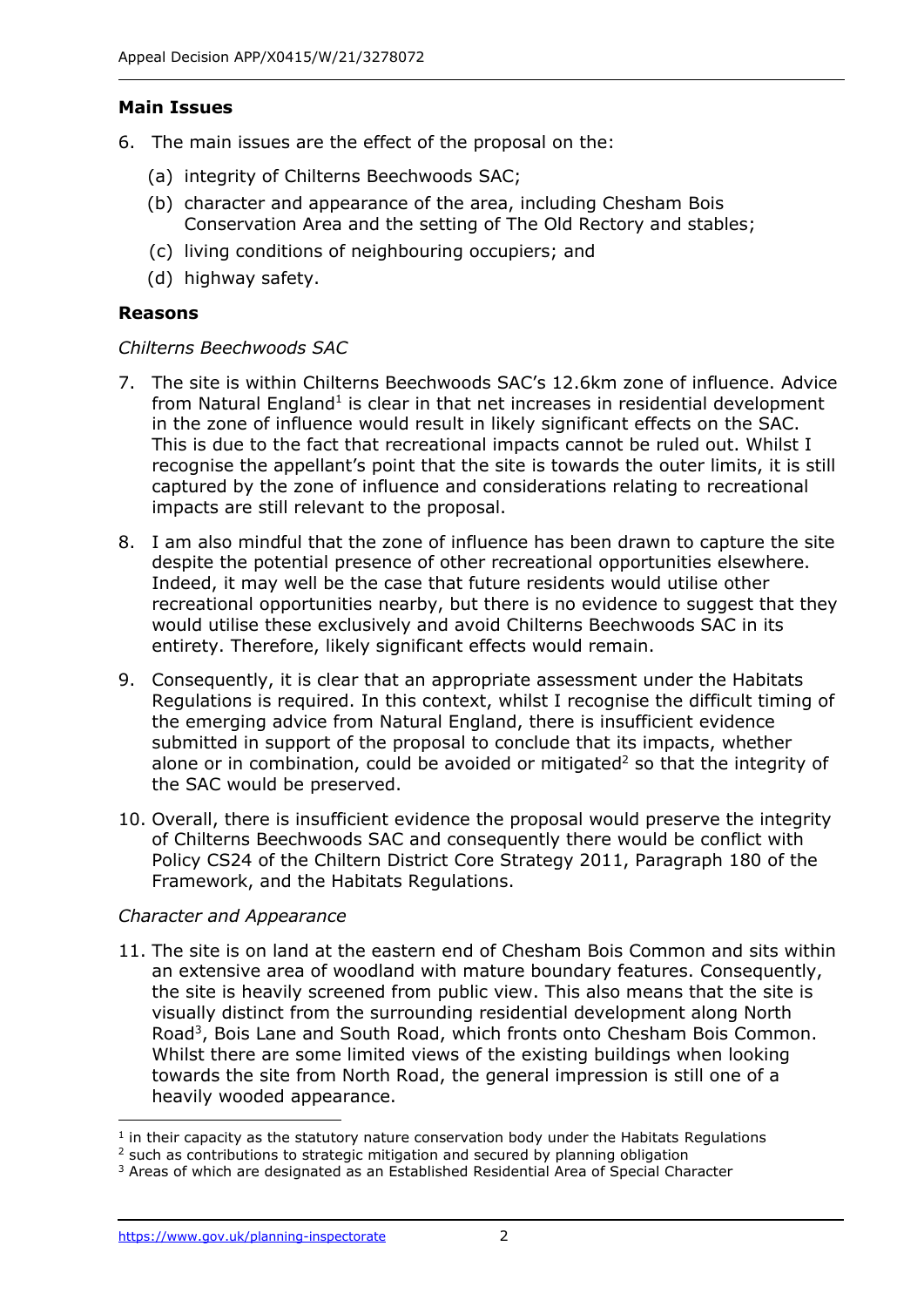- 12. The existing parish centre occupies the northern part of the site and comprises a two storey building with facilities including offices for the parish council and parish church and space for a nursery and other community activities. There is a modest car park serving the parish centre and this is accessed off Glebe Way. The wide range of facilities on offer at the site means that activity levels would be noticeable throughout each day and evening of the week. Consequently, there is an established baseline of activity involving the comings and goings of people and vehicles, associated lighting and noise, altogether contributing to a character that is not of rural tranquillity.
- 13. The existing rectory occupies the southern part of the site and comprises a two storey building and is in mixed use with a residential element and business element associated with the parish church. It is separated from the parish centre by established boundary features and benefits from its own access off of Glebe Way. An extensive garden area occupies the southern and western parts of the site and generates an appreciable degree of openness, albeit this is not perceptible from public land due to intervening screening.
- 14. Chesham Bois Conservation Area includes the site within its boundaries. Among other things, the conservation area derives some of its heritage significance<sup>4</sup> from the common, attractive woodland areas, fields, trees, and hedges; all of which in combination give rise to a feeling of rural tranquillity across much of the conservation area. In addition, the conservation area also derives some of its heritage significance from the pleasing contrast between dense groups of small late 19<sup>th</sup> century terraced and semi-detached cottages and the larger detached houses which stand in substantial plots.
- 15. Whilst the site may make a modest contribution to the setting of buildings within the conservation area through its wooded appearance, it is clear that it cannot be regarded as contributing to the feeling of rural tranquillity. This is because the existing baseline of activity creates a character with greater degrees of vibrance.
- 16. It could be argued that some of the existing buildings provide neo arts & crafts design of reasonable quality, but they do not make an appreciable contribution to the special architectural interest of the conservation area. This assessment is reinforced by the fact that views into the site are heavily screened, and the buildings cannot be fully appreciated as part of the conservation area as a whole.
- 17. Grade II listed buildings of the Old Rectory and associated stables are located directly to the north west of the site and the majority of their heritage significance is derived from their special architectural interest. Mature boundary features separate the site and screen the majority of the Old Rectory and stables from view. Consequently, the architectural aspects of these buildings are mostly appreciated from within the grounds of the Old Rectory itself or from North Road. Historically, the Old Rectory included land<sup>5</sup> that has since been ceded to the existing rectory and due to the presence of mature boundary features the historical association is not readily identifiable. Altogether, the site makes a limited contribution to the appearance of the listed buildings' setting.

<sup>4</sup> Chesham Bois Conservation Area Appraisal 1995

<sup>5</sup> Known as Glebe Land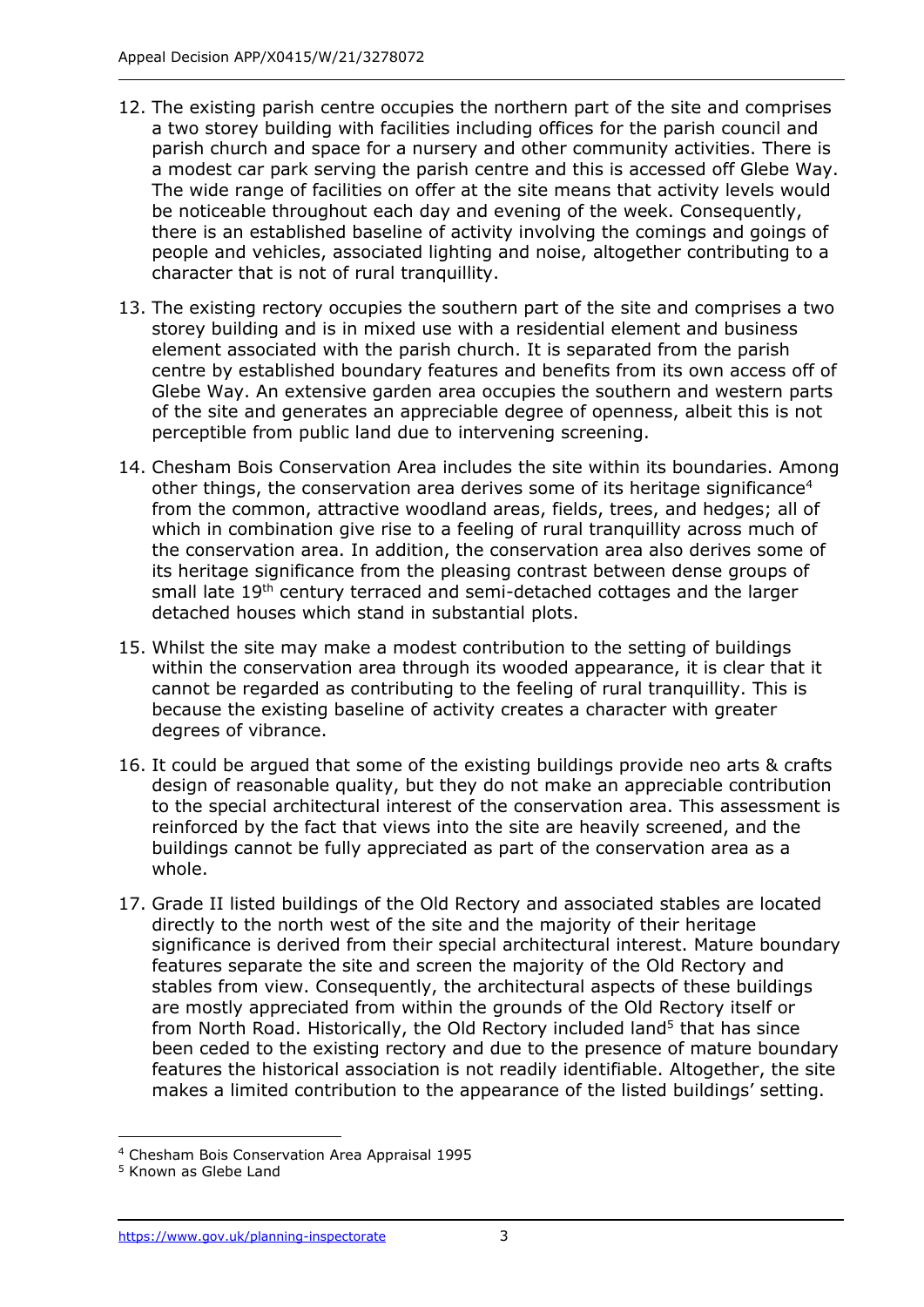- 18. In relation to the character of the listed buildings' setting, the situation is very similar to that already described in my assessment of the site's role as part of the conservation area, in that the character of the site is not one of rural tranquillity but one of appreciable vibrance and activity.
- 19. All of the existing buildings on the site would be demolished under the proposal. However, these are of limited architectural interest and heavily screened from public view so their loss would not be harmful in the round. Furthermore, the design of the buildings proposed would be of greater architectural interest and this would enhance the built form at the site.
- 20. The new parish centre is the largest building being delivered under the proposal. Whilst the size of the building's footprint is appreciable in extent, the height and roof profile of the building has been carefully designed into a draped canopy. This provides a more natural form and, alongside the use of sensitive materials and extensive glazing creating views through the building, would ensure it assimilates with the wooded appearance of the site and would not give rise to a sense of dominance or intrusion from adjacent public land.
- 21. I am also mindful of the consultation response provided by the Council's Principal Conservation & Listed Buildings Officer, where it is set out that the new building would contain a pleasing mixture of rectangular forms and where the planar timber clad walls would be relived above by a sinuous and undulating monolithic low pitched roof form, covered in a living sedum and green roof material.
- 22. Notwithstanding the Council's argument that the size and form of the parish centre would not respond to the local area, in my view, the appearance of the building would better reflect the site's wooded context in comparison to the existing parish centre which, although representative of the century within which it was built, does not respond to the surrounding environment in the same way.
- 23. The building would take on a more contemporary appearance and depart from the traditional building designs that are apparent throughout the conservation area, but I am satisfied that the quality of design and the role of the building as a central component of the community, would deliver a high quality of design that embraces the woodland setting.
- 24. Indeed, quidance<sup>6</sup> sets out that there is a place for contemporary and innovative architecture or more interesting designs which demonstrate adherence to the basic principle of being in harmony with their site and the surrounding buildings and countryside. Therefore, and altogether, it is reasonable to conclude that the new parish centre would enhance the conservation area's built form.
- 25. The other buildings proposed are much smaller by comparison and through the use of sensitive materials would generally be inconspicuous within the landscape, as would any associated paraphernalia, especially in the context of the mature boundary features of the site, whilst any views into the site through access points would be limited and fleeting.

<sup>6</sup> 3.31 of Chilterns Buildings Design Guide 2010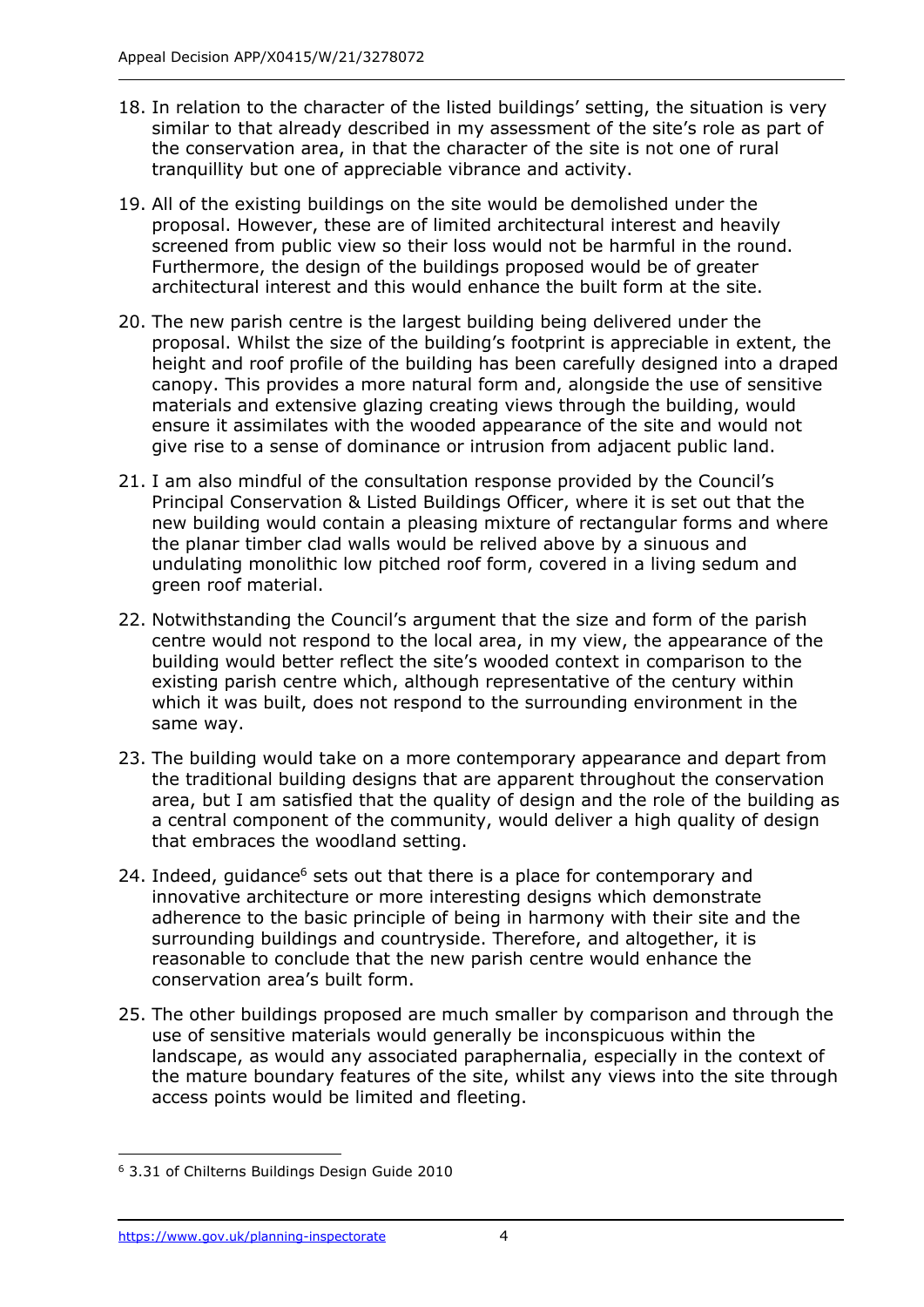- 26. Furthermore, the size of the site allows for generous set-backs and separation between buildings, which in conjunction with landscaping, helps maintain a degree of openness without giving rise to a feeling of overdevelopment.
- 27. Whilst I acknowledge that the new rectory would be sited close to the boundary with North Road I am satisfied that no harm would arise. This is based on the photomontages provided, where it is clear that the visual prominence of the new rectory would be similar to the existing parish centre and mitigated by additional tree planting. Furthermore, although the Council make contentions about a building line, the sporadic nature of buildings along this side of North Road means that an established building line is not readily apparent and therefore one cannot be breached.
- 28. The proposal would increase the car parking provision at the site. However, it is clear from the evidence before me that there are opportunities to restrict the use of tarmacadam and white line painting and secure an appropriate surface treatment that is more in keeping with the appearance of the conservation area. For example, securing the use of paving and other materials with greater heritage aesthetic, along with intervening landscaping, would help the larger car park better assimilate into the wooded context.
- 29. The car park would extend westwards in parallel with The Old Rectory and stables. However, the lack of direct association and screening provided by the mature boundary treatments on this part of the site would mitigate any harm to the setting of these listed buildings.
- 30. I note the Council's argument regarding light spillage form the larger glazed areas and light and noise would be generated by people and vehicles making use of the proposal's facilities. I am mindful that there is already a baseline of activity and therefore the site is not one of rural tranquillity. Consequently, the potential for harm to the character of the immediate area is significantly reduced. Furthermore, conditions can secure measures to help mitigate potential disturbance by controlling operating hours, noise, and lighting within the grounds and from within the buildings themselves.
- 31. Whilst the buildings generally preserve and enhance the character and appearance of the conservation area in their own right and in the existing context of the site, I am mindful of the fact that in broad terms the proposal is also supported by a robust landscaping scheme. This would reinforce the woodland appearance of the site and provide additional screening of the proposed buildings, from public land and from the grounds of the Old Rectory.
- 32. Altogether, the proposal would preserve and enhance the wooded appearance of the site without harming the rural tranquillity and character of the wider conservation area or the setting of the listed buildings adjacent. Furthermore, the loss of existing buildings on site, which make a limited contribution to the conservation area, would not be harmful, and the new parish centre would make a positive contribution to the conservation area.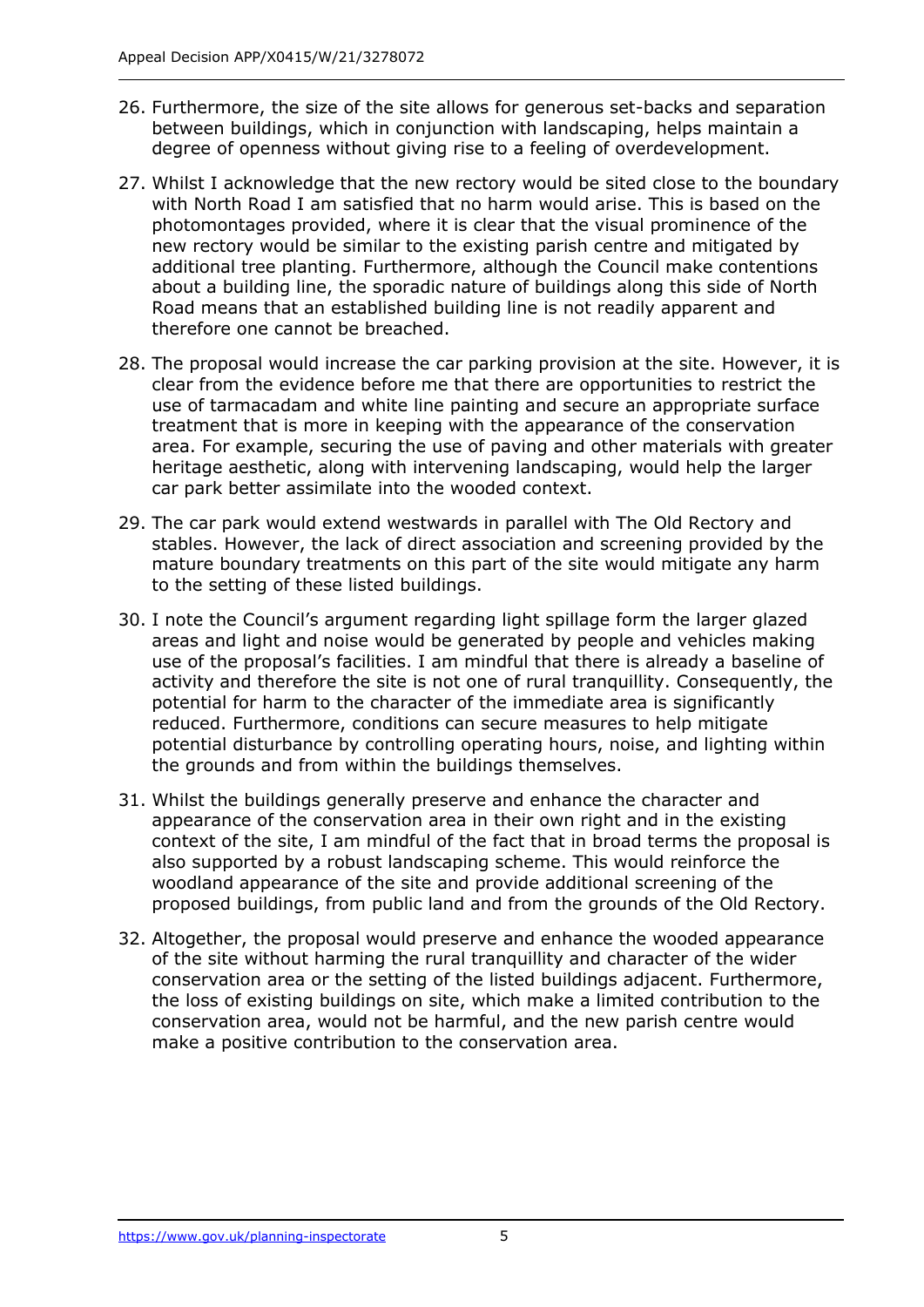- 33. Overall, the proposal would preserve and enhance the character and appearance of the area, including Chesham Bois Conservation Area and the setting of The Old Rectory and stables. In this context, an absence of harm means that an assessment against the public benefits is not required in this case. Accordingly, the proposal would not conflict with Policies GC1, CA1, CA2 and CSF1 of the Chiltern District Local Plan 1997 or Policies CS20 and CS29 of the Chiltern District Core Strategy 2011.
- 34. Among other things, these development plan policies reflect the statutory duties set out within Sections 66(1) and 72(1) of the Planning (Listed Buildings and Conservation Areas) Act 1990, which require decision makers to give special regard to the desirability of preserving listed buildings and their setting and pay special attention to the desirability of preserving or enhancing the character and appearance of conservation areas, something I have given considerable importance and weight in my assessment.

# *Living Conditions*

- 35. The Old Rectory is a large dwelling on a substantial plot with mature boundary features along its eastern boundary, which provide effective screening from the site. The Old Rectory has a large rear garden area, creating a setback which, in conjunction with mature boundary features along its southern boundary, provides effective screening from the existing rectory's garden area. Consequently, whilst there are glimpses through the mature boundary features along the southern boundary, the outlook of occupiers at the Old Rectory is largely self-contained.
- 36. It has already been established that the baseline of activity at the site does not give rise to a feeling of rural tranquillity. Consequently, the potential for disturbance, including from lighting and noise generated by the movement of people and vehicles already exists to some degree. In practice, much of this potential disturbance is already mitigated by the mature boundary features surrounding the Old Rectory.
- 37. Indeed, the existing movement of people and vehicles is in very close proximity to the eastern boundary of the Old Rectory, and no significant reports of complaints regarding this current relationship have been referred to in the evidence before me.
- 38. The proposal would deliver new buildings of a similar multifunctional use. Consequently, the activities and movement of people and vehicles would be of a similar nature. The new parish centre would be set back from the Old Rectory's eastern boundary and the majority of activity would be concentrated further away as a result, representing an improvement over the siting of the existing parish centre.
- 39. The car park would be adjacent to the eastern and southern boundaries of the Old Rectory. However, robust landscaping proposals would eliminate glimpses through existing mature boundary features, which in conjunction with hard landscaping such as fences and gabion walls would be effective in mitigating potential disturbance caused by vehicle headlights, among other things.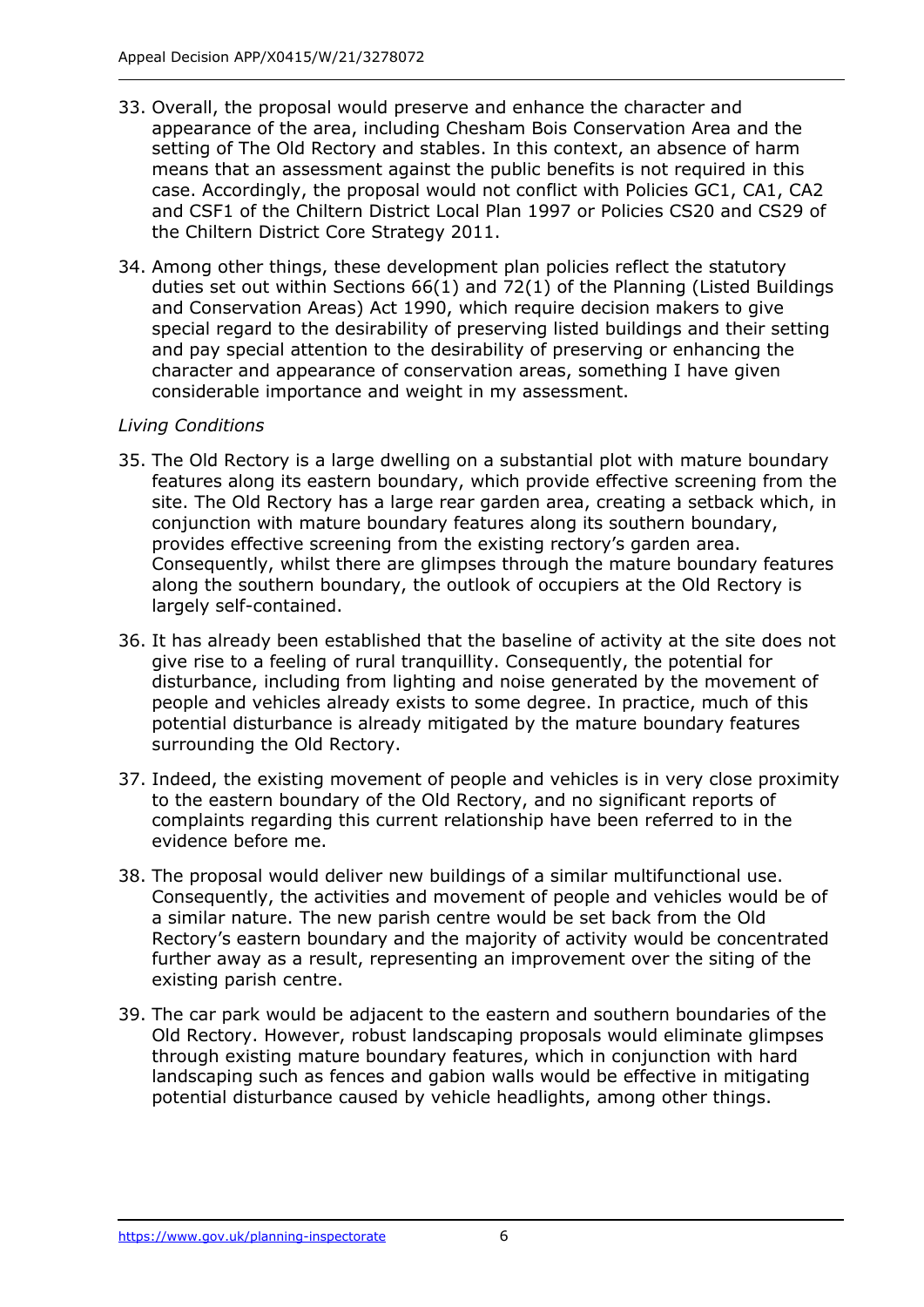- 40. The car park would also be larger, but the majority of additional spaces would be set back to the south of the site. Consequently, in a similar scenario to the revised siting of the new parish centre, the majority of activity would be further away as a result and potential sources of disturbance such as the opening and closing of vehicle doors and vehicle manoeuvring would be limited by distance, intervening mature boundary features and hard landscaping.
- 41. Altogether, the existing baseline of activity at the site, in conjunction with sensitive siting and enhanced landscaping, would help control the effects of any modest intensification of the use. Furthermore, I am mindful that conditions can provide additional mitigation. For example, by controlling operating hours, noise, static lighting direction and intensity.
- 42. Overall, the proposal would not harm the living conditions of neighbouring occupiers and would not conflict with Policy GC3 of the Chiltern District Local Plan 1997.

## *Highway Safety*

- 43. The existing parish centre access off of Glebe Way is only wide enough for a single vehicle. However, there is no evidence that the access does not safely accommodate the intensity of traffic generated by the existing use. For example, there is no evidence of accidents, indiscriminate parking along Glebe Way, or other such data to indicate that the existing access arrangements are unsafe.
- 44. Intensity of traffic would increase under the proposal. However, it is clear from the evidence before me that the existing access is to be widened so that two vehicles would be able to pass safely, whilst trip generation data suggests there is sufficient capacity on the highway network and parking provision on site to accommodate the additional vehicle movements. A travel plan could also be secured by condition to provide additional mitigation and encourage a shift to more sustainable forms of transportation.
- 45. The proposal's visibility splays could be achieved in perpetuity in accordance with Manual for Streets. These could be secured by Grampian style condition, and I am satisfied that there is a process to seek permission to undertake works on common land in order to overcome potential barriers to implementation and allow the condition to be complied with within the time limit of any planning permission.
- 46. The secondary access to the site which currently serves the existing rectory has limited movements. Consequently, whilst it would close to vehicles under the proposal, benefits relating to the reduction of vehicle conflicts and highway safety improvements would also be limited.
- 47. Overall, the proposal would not harm highway safety and would not conflict with Policy TR2 of the Chiltern District Local Plan 1997 or Policy CS26 of the Chiltern District Core Strategy 2011.

# **Other Matters**

48. A significant number of interested parties made representations in response to the original application and to this appeal. Generally speaking, many of the matters raised relate to the main issues dealt with earlier in the decision. I comment below on other matters raised.